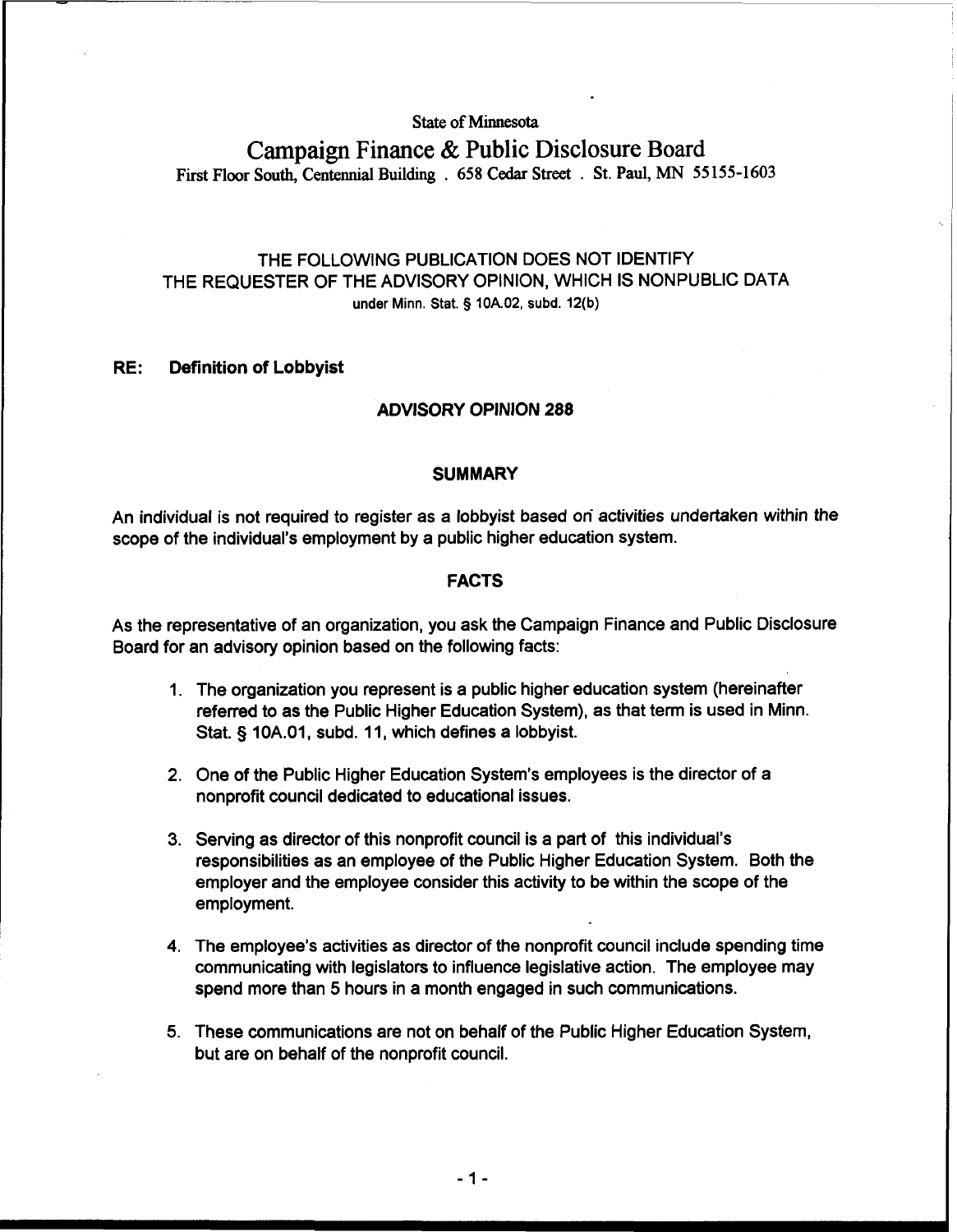# **ISSUE**

May an employee of a public higher education system be required to register as a lobbyist based on activities undertaken within the scope of the individual's employment, although not specifically on behalf of the employer?

# **OPINION**

An individual does not become a lobbyist based on the individual's activities as an employee of a public higher education system.

Minn. Stat. § 10A.01, subd. 11 (b)(2) excludes from the definition of a lobbyist "an employee of the state, including an employee of any of the public higher education systems".

The statutory exclusion applies to employees of public higher education systems, while acting within the scope of their employment, regardless of the nature of the lobbying type activities they undertake.

The exclusion is limited to lobbyist status based on the individual's activities within the scope of employment as a public higher education system employee. Such an employee would be a lobbyist if the individual meets the statutory definition of a lobbyist pased pn activities outside of the individual's public higher education systems apployment.

 $\frac{1}{2}$  1/31/90

G. Barry Anderson, Cha Campaign Finance and Public Disclosure Board